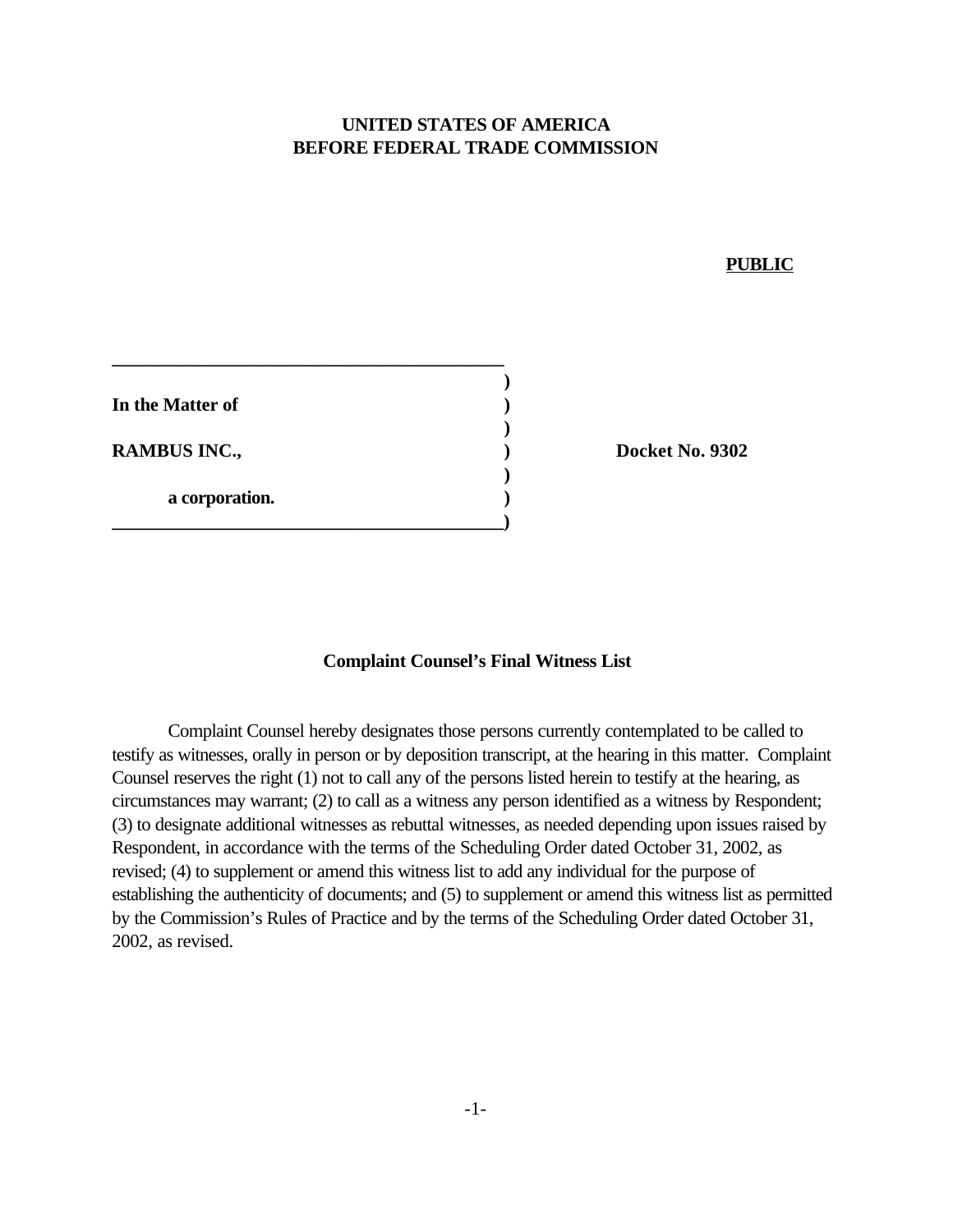Subject to these reservations of rights, Complaint Counsel's list of witnesses currently contemplated to be called as part of Complaint Counsel's case in chief, as part of Complaint Counsel's rebuttal case, or both, is as follows:

- 1. Graham Allan formerly Business Unit Manager **Mosaid Technologies Incorporated** (currently Director of Marketing, SiberCore Technologies)
- 2. Steven Appleton Chairman of the Board of Directors, Chief Executive Officer and President **Micron Technology, Inc.**
- 3. Andy Bechtolsheim Vice President and General Manager, Gigabit Systems **Cisco Systems, Inc.**
- 4. Henry Becker Managing Director **Infineon Technologies Richmond**
- 5. Reese Brown (by deposition testimony) retired (formerly consultant to **JEDEC Solid State Technology Association**)
- 6. Sam Calvin retired (formerly Senior Staff Electrical Engineer, **Intel Corporation**)
- 7. Richard Crisp (live and by deposition testimony) formerly Technology and Business Development Manager, Asia-Pacific **Rambus Inc.**
- 8. William Davidow (by deposition testimony) **Director Rambus, Inc.**
- 9. Anthony Diepenbrock formerly in-house counsel **Rambus Inc.**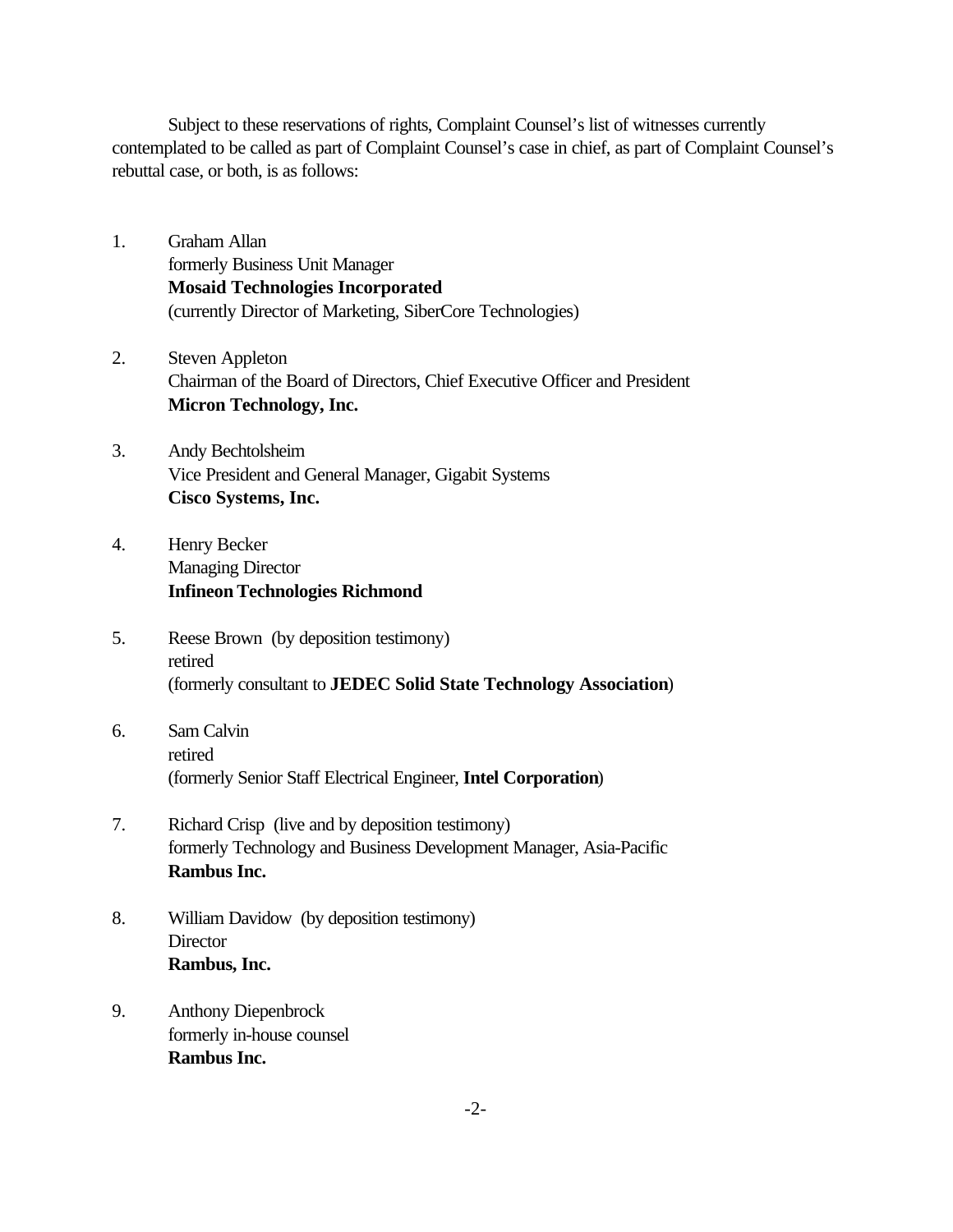(currently Partner, Oppenheimer, Wolff & Donnelly LLP)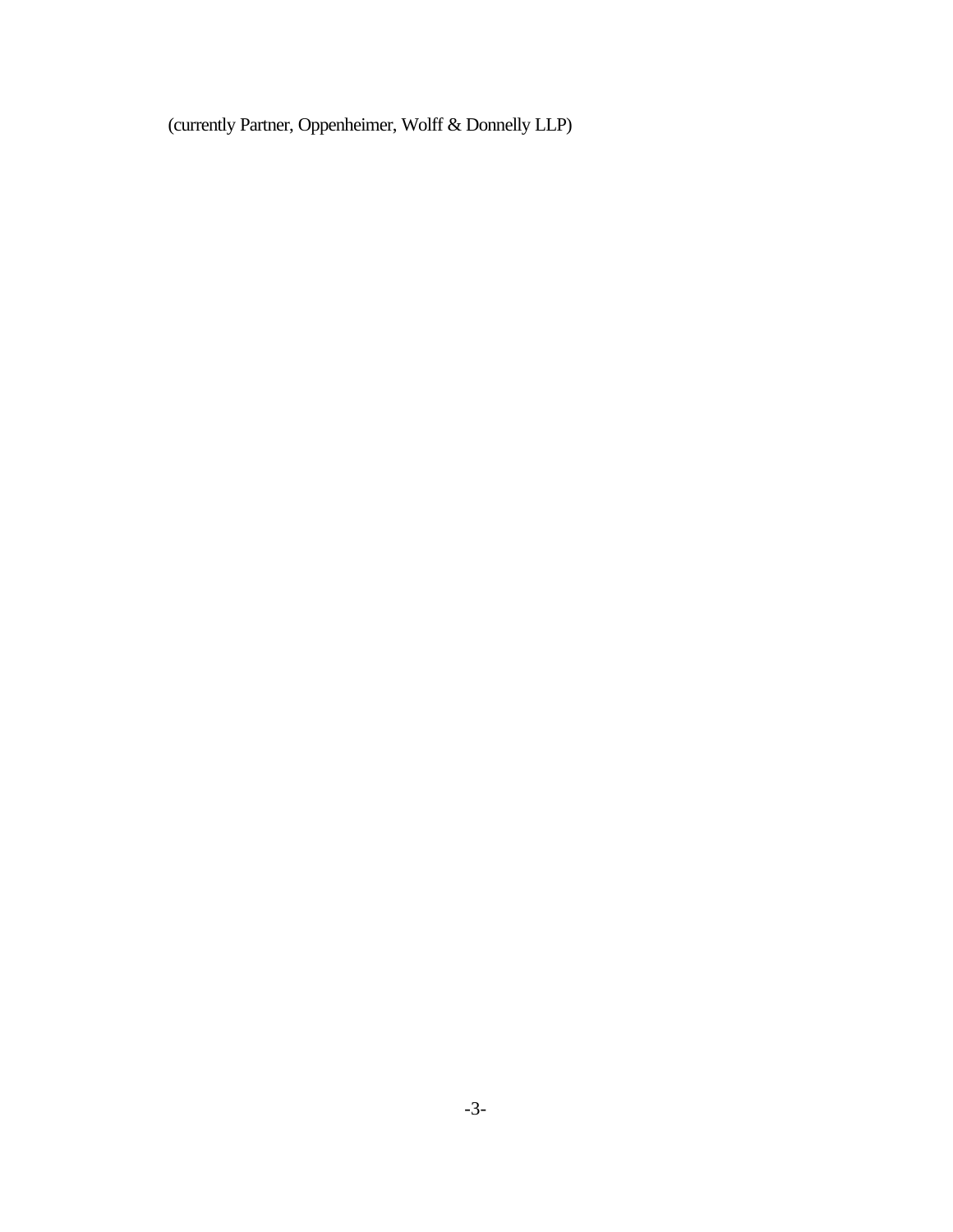- 10. Michael Farmwald (by deposition testimony) **Director Rambus, Inc.**
- 11. Bob Goodman Chief Executive Officer **Kentron Technologies, Inc.**
- 12. Jackie Gross Director - Memory Central Direct Procurement **Hewlett-Packard Company**
- 13. Craig Hampel (by deposition testimony) Technical Director **Rambus, Inc.**
- 14. Dean Hays Director of Marketing **Via Technologies, Inc.**
- 15. Richard Heye Vice President, Platform Engineering & Infrastructure **Advanced Micro Devices, Inc.**
- 16. Mark Horowitz (by deposition testimony) **Director Rambus, Inc.**
- 17. Dr. Bruce L. Jacob Associate Professor, Department of Electrical & Computer Engineering **University of Maryland** (expert witness)
- 18. Joel Karp (by deposition testimony)<sup>1</sup> formerly Vice President of Intellectual Property

<sup>&</sup>lt;sup>1</sup> Complaint Counsel believes that the deposition testimony of Mr. Karp is admissible as a party admission. In the event, however, that Complaint Counsel is precluded from introducing into evidence portions of Mr. Karp's prior testimony, Complaint Counsel reserves the right to call him as a live witness.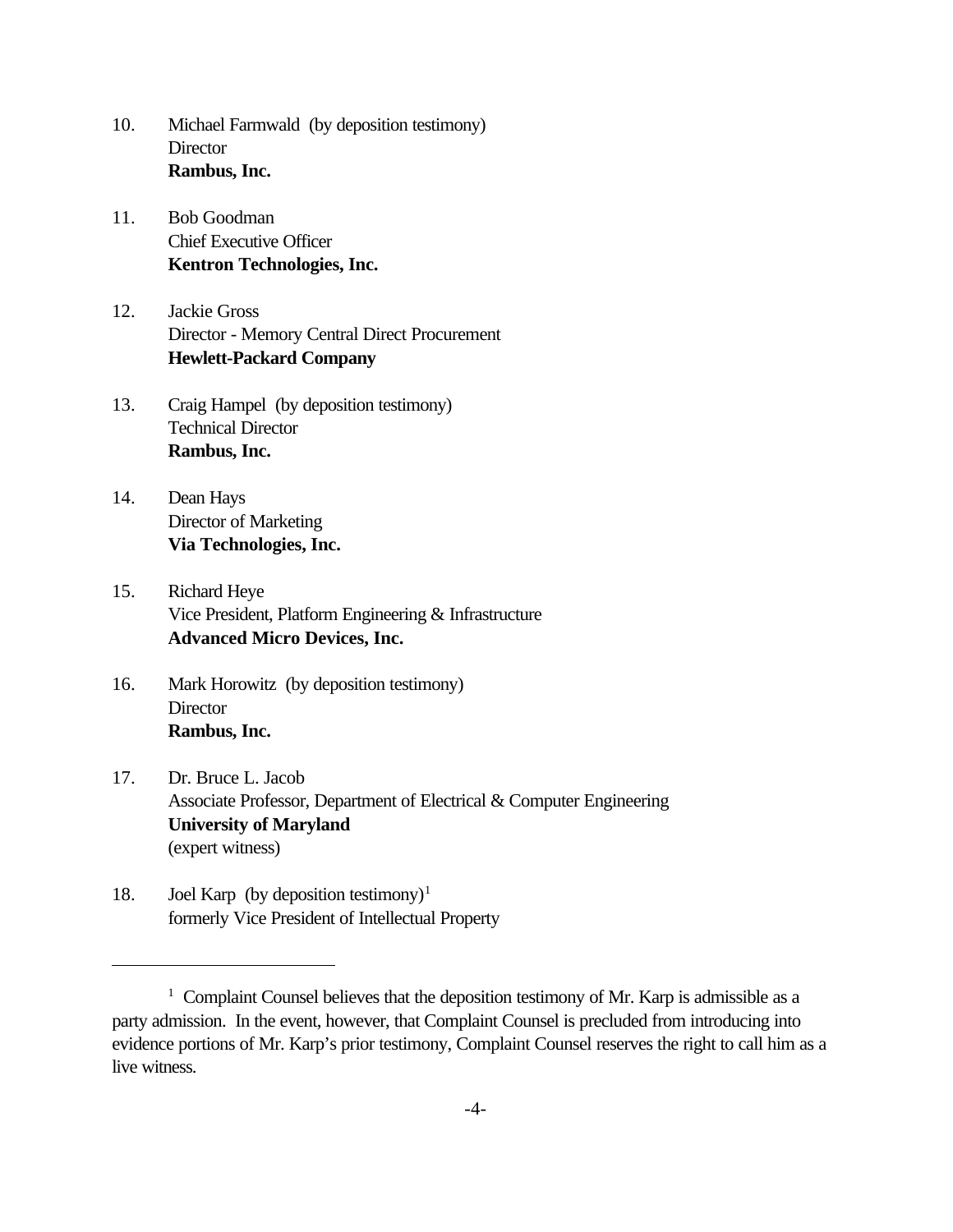**Rambus, Inc.**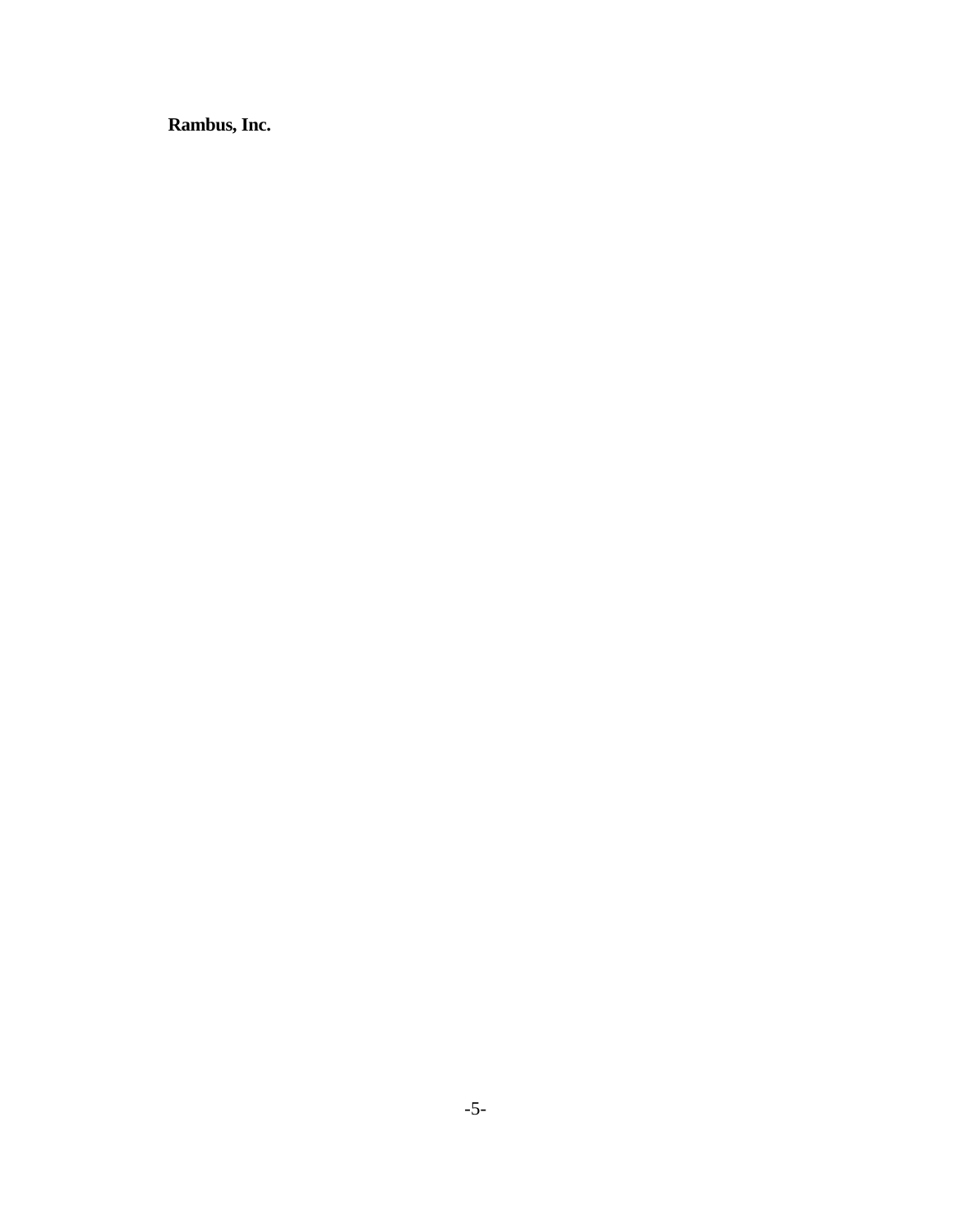- 19. Gordon Kelley Senior Engineer **IBM Corporation**
- 20. John Kelly Executive Vice President and General Counsel **Electronic Industries Alliance**  President **JEDEC Solid State Technology Association**
- 21. Mark Kellogg Distinguished Engineer **IBM Corporation**
- 22. Kevin Kettler Chief Technology Officer **Dell Computer Corporation**
- 23. Ilan Krashinsky Memory Technology Expert **Hewlett-Packard Company**
- 24. Thomas Landgraf Commodity Manager for Semiconductor Memories **Cisco Systems, Inc.** (formerly DRAM Senior Procurement Engineer, **Hewlett-Packard Company)**
- 25. Terry Lee Executive Director – Advanced Technology and Strategic Marketing **Micron Technology, Inc.**
- 26. Joe Macri Director of Technology **ATI Technologies Inc.**
- 27. Pete MacWilliams Senior Fellow **Intel Corporation**
- 28. Dr. R. Preston McAfee Professor, Department of Economics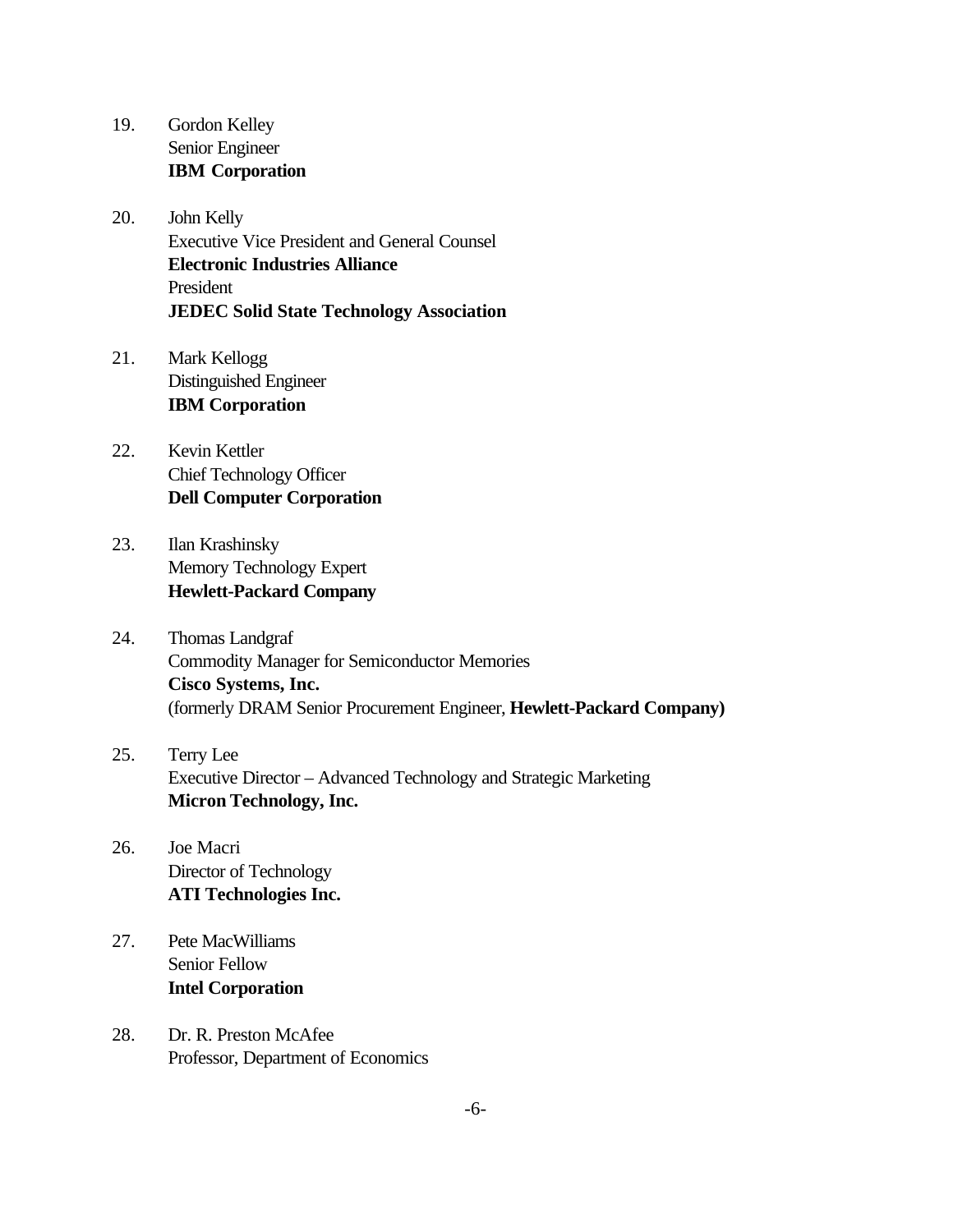## **University of Texas**

(expert witness)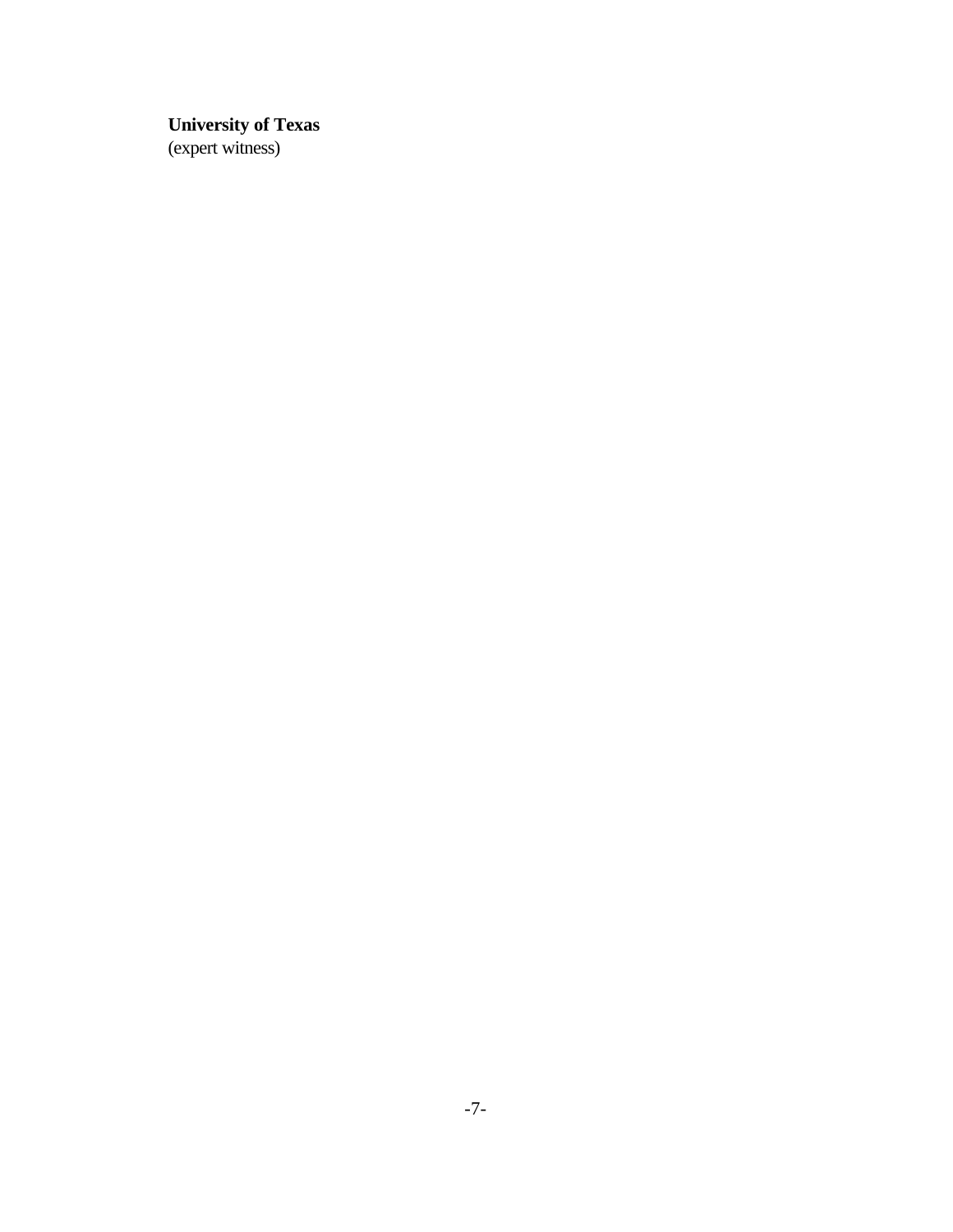- 29. Willi Meyer (by deposition testimony) Manager, Technology Marketing Division **Infineon Technologies AG**
- 30. David Mooring (by deposition testimony) President **Rambus, Inc.**
- 31. Mark E. Nusbaum Member **Nixon and Vanderhye, P.C.** (expert witness)
- 32. Dr. K. H. Oh (by deposition testimony) formerly Executive Vice President, Semiconductor Division **Hyundai Electronics Industries Co., Ltd.** (currently Professor, Korean Advanced Institute of Science & Technology)
- 33. Dr. Martin Peisl Director – Graphics and Specialty Memories **Infineon Technologies North America Corp.**
- 34. Steven Polzin Senior AMD Fellow **Advanced Micro Devices, Inc.**
- 35. Dr. Werner Reczek Vice President and Managing Director **Infineon Technologies AG**
- 36. Desi Rhoden President **Advanced Memory International, Inc.**
- 37. Brian Shirley Design Operations Manager **Micron Technology, Inc.**
- 38. Howard Sussman Senior Manager, Marketing & Development **Sanyo Semiconductor Corporation**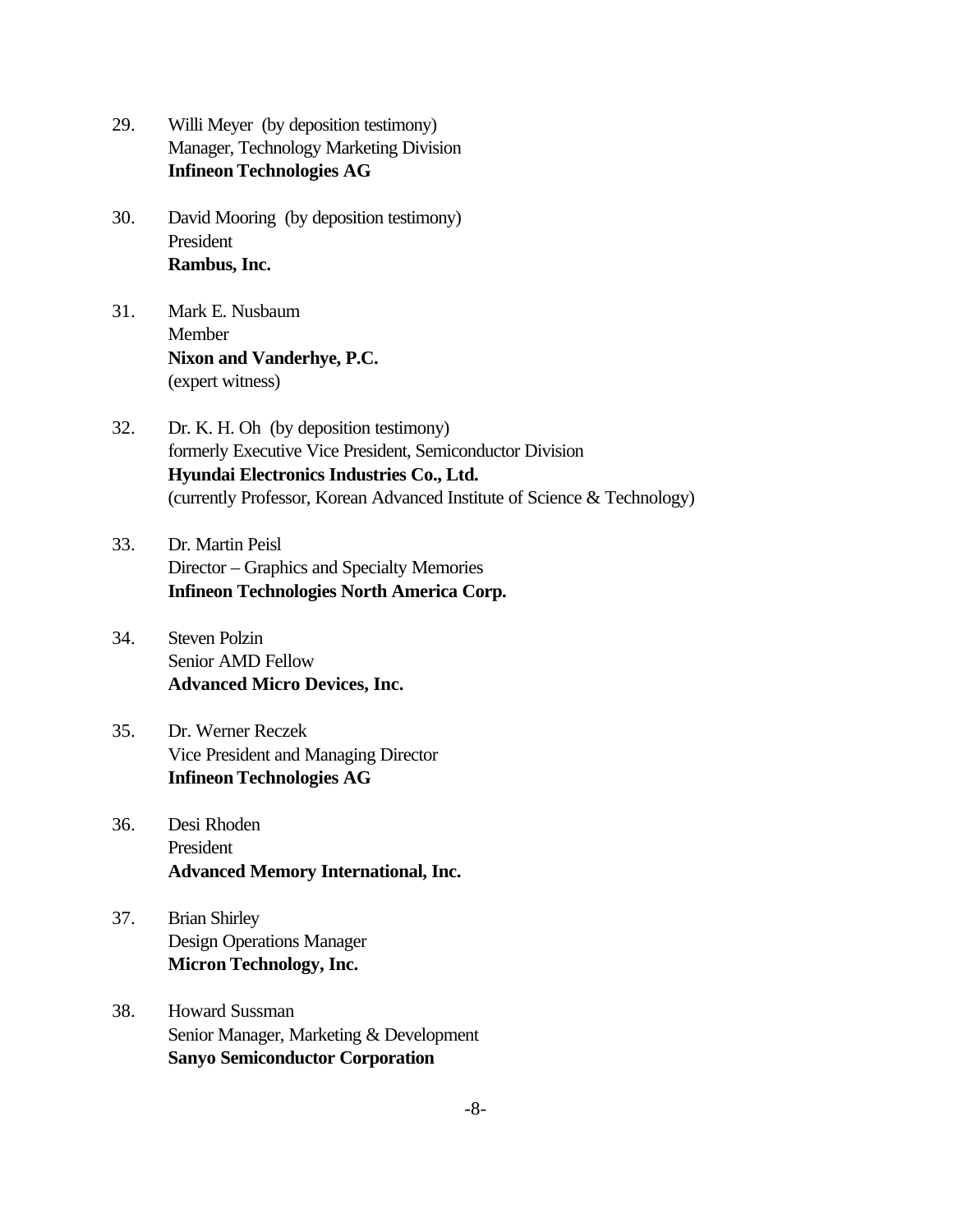- 39. Farhad Tabrizi Vice President, Worldwide Marketing of Memory Products **Hynix Semiconductor Inc.**
- 40. Geoffrey Tate (by deposition testimony) Chief Executive Officer **Rambus, Inc.**
- 41. Lester Vincent Partner **Blakely Sokoloff, Taylor & Zafman**
- 42. Barry Wagner Manager, Technical Marketing **nVIDIA Corporation**
- 43. Fred Ware (by deposition testimony) Principal Engineer **Rambus, Inc.**
- 44. Brett Williams Segment Enabling Specialist – Desktop PC **Micron Technology, Inc.**

In addition to the witnesses listed above, Complaint Counsel designates the following individuals as witnesses who may be called as part of Complaint Counsel's rebuttal case, depending upon the evidence presented by Rambus:

- 1. Dan Bart Senior Vice President, Standards & Special Projects **Telecommunications Industry Association (TIA)**
- 2. David Chapman Vice President of Marketing **GSI Technology** (formerly Manager of Applications Engineering and Product Planning, **Motorola**)
- 3. Charles Donohoe Senior Vice President & General Patent Counsel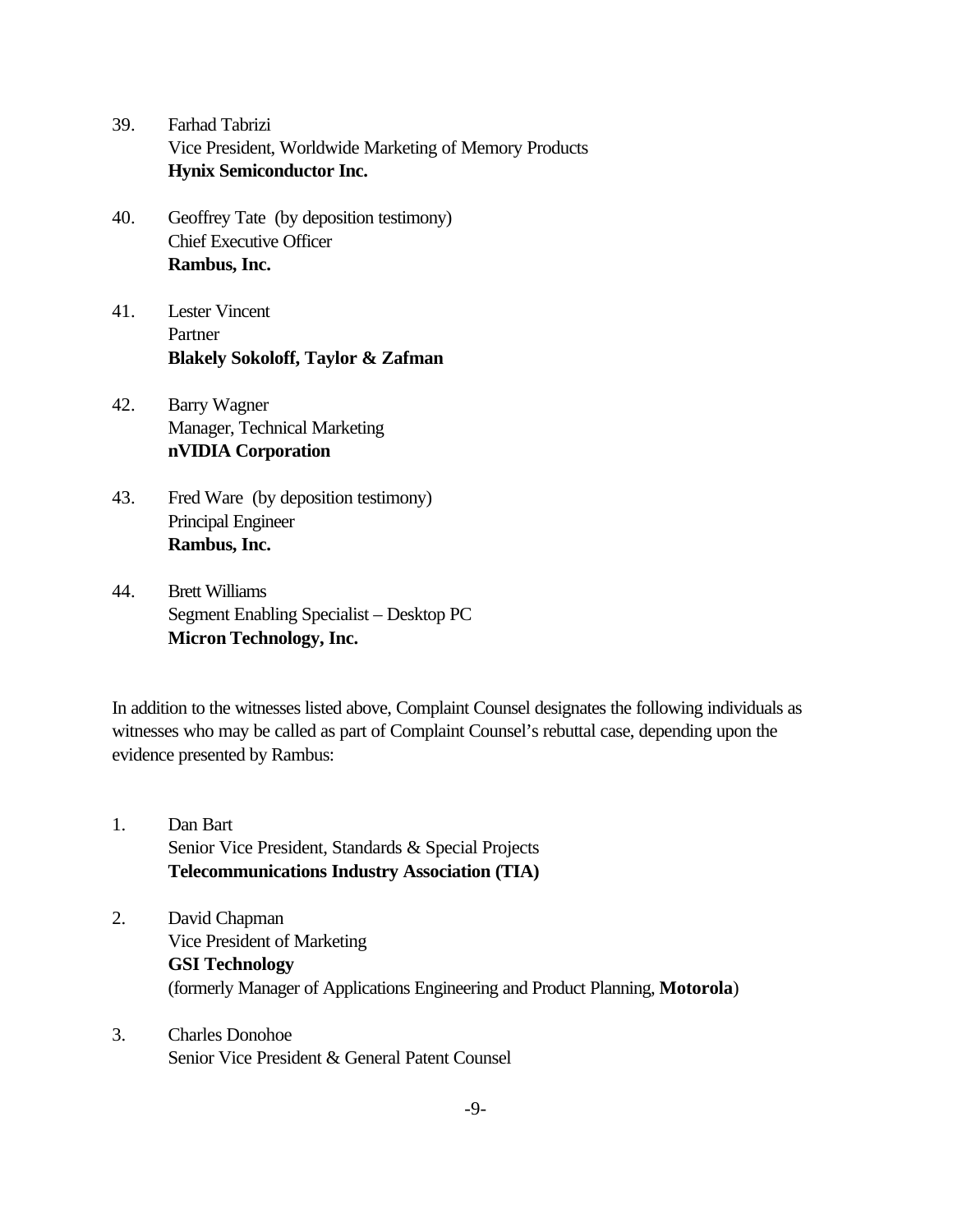**Samsung Electronics Co., Ltd.**